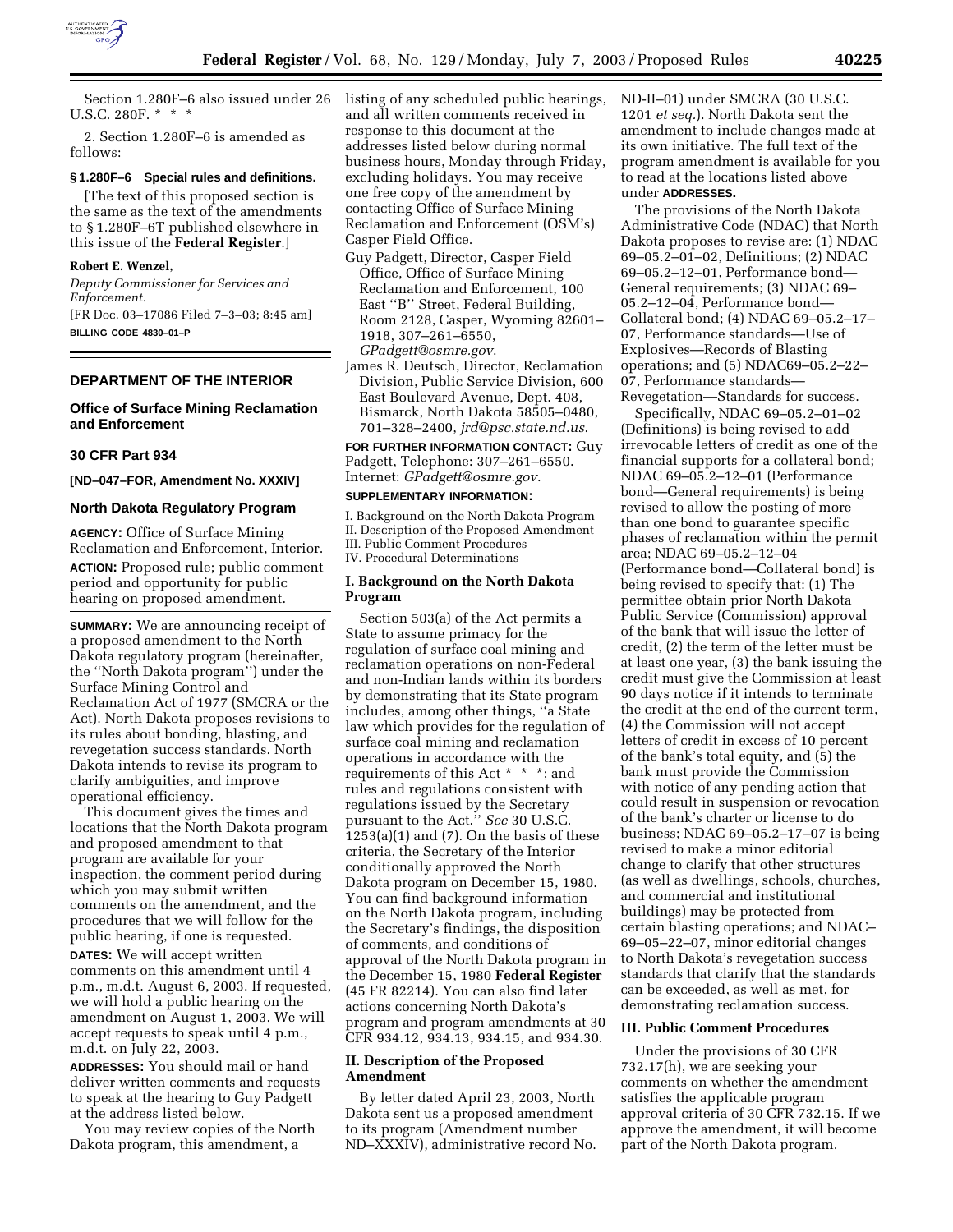#### *Written Comments*

Send your written or electronic comments to OSM at the address given above. Your comments should be specific, pertain only to the issues proposed in this rulemaking, and include explanations in support of your recommendations. We will not consider or respond to your comments when developing the final rule if they are received after the close of the comment period (see **DATES**). We will make every attempt to log all comments into the administrative record, but comments delivered to an address other than the Casper Field Office may not be logged in.

# *Electronic Comments*

Please submit Internet comments as an ASCII file avoiding the use of special characters and any form of encryption. Please also include ''Attn: SATS No. ND–047–FOR'' and your name and return address in your Internet message. If you do not receive a confirmation that we have received your Internet message, contact the Casper Field Office at 303/ 261–6555.

#### *Availability of Comments*

We will make comments, including names and addresses of respondents, available for public review during normal business hours. We will not consider anonymous comments. If individual respondents request confidentiality, we will honor their request to the extent allowable by law. Individual respondents who wish to withhold their name or address from public review, except for the city or town, must state this prominently at the beginning of their comments. We will make all submissions from organizations or businesses, and from individuals identifying themselves as representatives or officials of organizations or businesses, available for public review in their entirety.

#### *Public Hearing*

If you wish to speak at the public hearing, contact the person listed under **FOR FURTHER INFORMATION CONTACT** by 4 p.m., m.d.t. on July 22, 2003. If you are disabled and need special accommodations to attend a public hearing, contact the person listed under **FOR FURTHER INFORMATION CONTACT.** We will arrange the location and time of the hearing with those persons requesting the hearing. If no one requests an opportunity to speak, we will not hold the hearing.

To assist the transcriber and ensure an accurate record, we request, if possible, that each person who speaks at a public hearing provide us with a written copy

of his or her comments. The public hearing will continue on the specified date until everyone scheduled to speak has been given an opportunity to be heard. If you are in the audience and have not been scheduled to speak and wish to do so, you will be allowed to speak after those who have been scheduled. We will end the hearing after everyone scheduled to speak and others present in the audience who wish to speak, have been heard.

#### *Public Meeting*

If only one person requests an opportunity to speak, we may hold a public meeting rather than a public hearing. If you wish to meet with us to discuss the amendment, please request a meeting by contacting the person listed under **FOR FURTHER INFORMATION CONTACT**. All such meetings are open to the public and, if possible, we will post notices of meetings at the locations listed under **ADDRESSES.** We will make a written summary of each meeting a part of the administrative record.

#### **IV. Procedural Determinations**

#### *Executive Order 12630—Takings*

This rule does not have takings implications. This determination is based on the analysis performed for the counterpart Federal regulation.

# *Executive Order 12866—Regulatory Planning and Review*

This rule is exempted from review by the Office of Management and Budget (OMB) under Executive Order 12866.

#### *Executive Order 12988—Civil Justice Reform*

The Department of the Interior has conducted the reviews required by section 3 of Executive Order 12988 and has determined that this rule meets the applicable standards of subsections (a) and (b) of that section. However, these standards are not applicable to the actual language of State regulatory programs and program amendments because each program is drafted and promulgated by a specific State, not by OSM. Under sections 503 and 505 of SMCRA (30 U.S.C. 1253 and 1255) and the Federal regulations at 30 CFR 730.11, 732.15, and 732.17(h)(10), decisions on proposed State regulatory programs and program amendments submitted by the States must be based solely on a determination of whether the submittal is consistent with SMCRA and its implementing Federal regulations and whether the other requirements of 30 CFR Parts 730, 731, and 732 have been met.

#### *Executive Order 13132—Federalism*

This rule does not have federalism implications. SMCRA delineates the roles of the Federal and State governments with regard to the regulation of surface coal mining and reclamation operations. One of the purposes of SMCRA is to ''establish a nationwide program to protect society and the environment from the adverse effects of surface coal mining operations.'' Section 503(a)(1) of SMCRA requires that State laws regulating surface coal mining and reclamation operations be ''in accordance with'' the requirements of SMCRA. Section 503(a)(7) requires that State programs contain rules and regulations ''consistent with'' regulations issued by the Secretary pursuant to SMCRA.

#### *Executive Order 13175—Consultation and Coordination With Indian Tribal Governments*

In accordance with Executive Order 13175, we have evaluated the potential effects of this rule on Federallyrecognized Indian Tribes and have determined that the rule does not have substantial direct effects on one or more Indian Tribes, on the relationship between the Federal government and Indian Tribes, or on the distribution of power and responsibilities between the Federal government and Indian Tribes. The rule does not involve or affect Indian Tribes in any way.

## *Executive Order 13211—Regulations That Significantly Affect the Supply, Distribution, or Use of Energy*

On May 18, 2001, the President issued Executive Order 13211 which requires agencies to prepare a Statement of Energy Effects for a rule that is (1) considered significant under Executive Order 12866, and (2) likely to have a significant adverse effect on the supply, distribution, or use of energy. Because this rule is exempt from review under Executive Order 12866 and is not expected to have a significant adverse effect on the supply, distribution, or use of energy, a Statement of Energy Effects is not required.

## *National Environmental Policy Act*

This rule does not require an environmental impact statement because section 702(d) of SMCRA (30 U.S.C. 1292(d)) provides that agency decisions on proposed State regulatory program provisions do not constitute major Federal actions within the meaning of section 102(2)(C) of the National Environmental Policy Act (42 U.S.C. 4332(2)(C)).